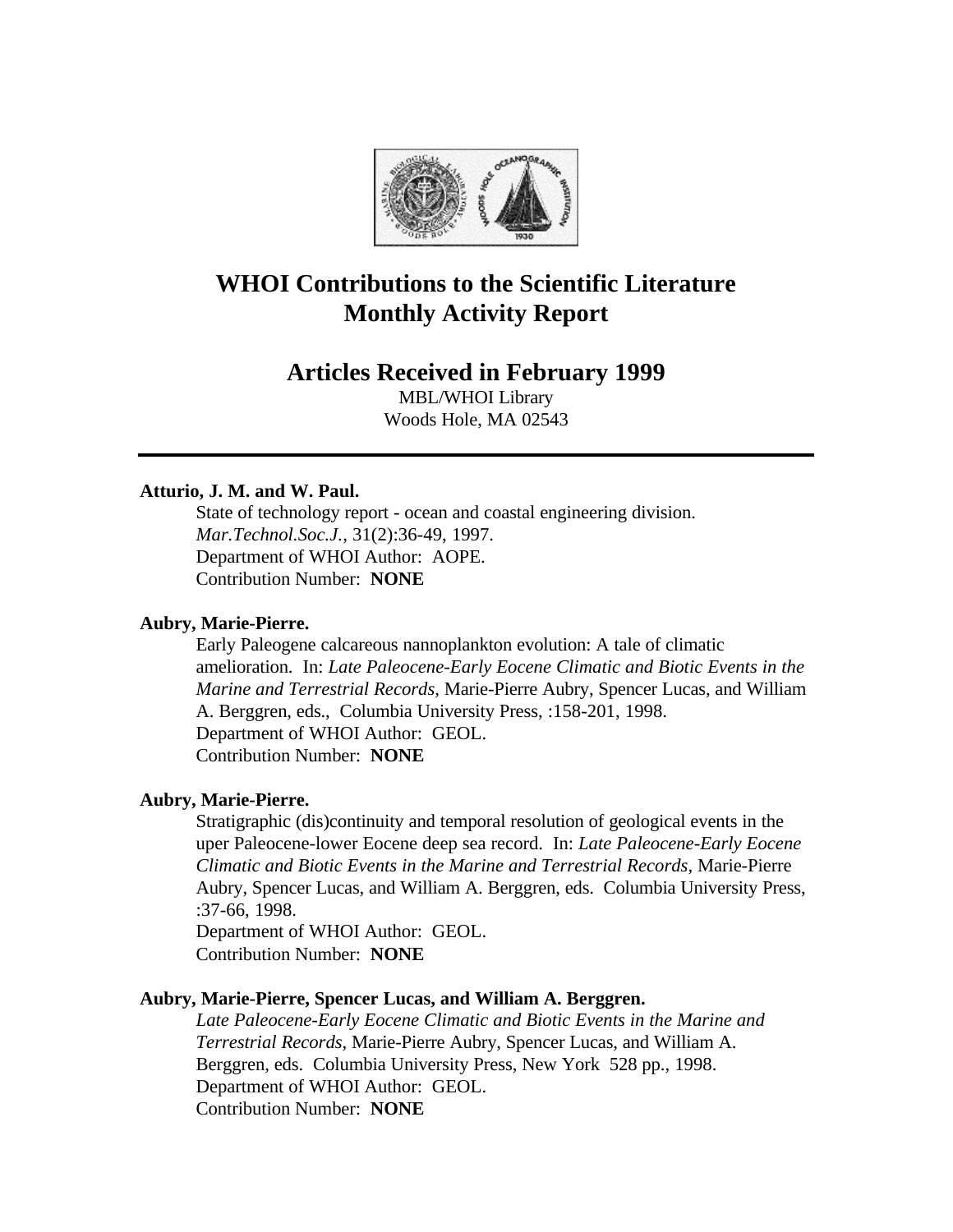#### **Berggren, W. A.**

The Paleocene/Eocene Epoch/Series boundary: Chronostratigraphic framework and estimated geochronology. In: *Late Paleocene-Early Eocene Climatic and Biotic Events.* Marie-Pierre Aubry, Spencer Lucas and William A. Berggren, eds. Columbia University Press, New York, :18-36, 1998. Department of WHOI Author: GEOL. Contribution Number: **9321**

# **Berggren, William A.**

Late Paleocene-early Eocene climatic and biotic evolution: An overview. In: *Late Paleocene-Early Eocene Climatic and Biotic Events*. Marie-Pierre Aubry, Spencer Lucas and William A. Berggren, eds. Columbia University Press, New York, :1-17, 1998. Department of WHOI Author: GEOL. Contribution Number: **9320**

#### **Churchill, James H. and Thomas J. Berger.**

Transport of Middle Atlantic bight shelf water to the Gulf Stream near Cape Hatteras. *J.Geophys.Res.*, 103(C13):30605-30621, 1998. Department of WHOI Author: PO. Contribution Number: **NONE**

### **Corfield, Richard and Richard D. Norris.**

The oxygen and carbon isotopic context of the Paleocene/Eocene Epoch boundary. In: *Late Paleocene-Early Eocene Climatic and Biotic Events in the Marine and Terrestrial Records,* Marie-Pierre Aubry, Spencer Lucas, and William A. Berggren, eds. Columbia University Press, :124-137, 1998. Department of WHOI Author: GEOL. Contribution Number: **NONE**

#### **Duda, Timothy F. and James C. Preisig.**

A modeling study of acoustic propagation through moving shallow-water solitary wave packets. *IEE J.Ocean.Eng.*, 24:16-32, 1999. Department of WHOI Author: AOPE. Contribution Number: **9826**

#### **Dudko, Y. V., H. Schmidt, K. von der Heydt, and E. K. Scheer.**

Edge wave observation using remote seismoacoustic sensing of ice events in the Arctic. *J.Geophys.Res.*, 103:21775-21781, 1998. Department of WHOI Author: AOPE. Contribution Number: **NONE**